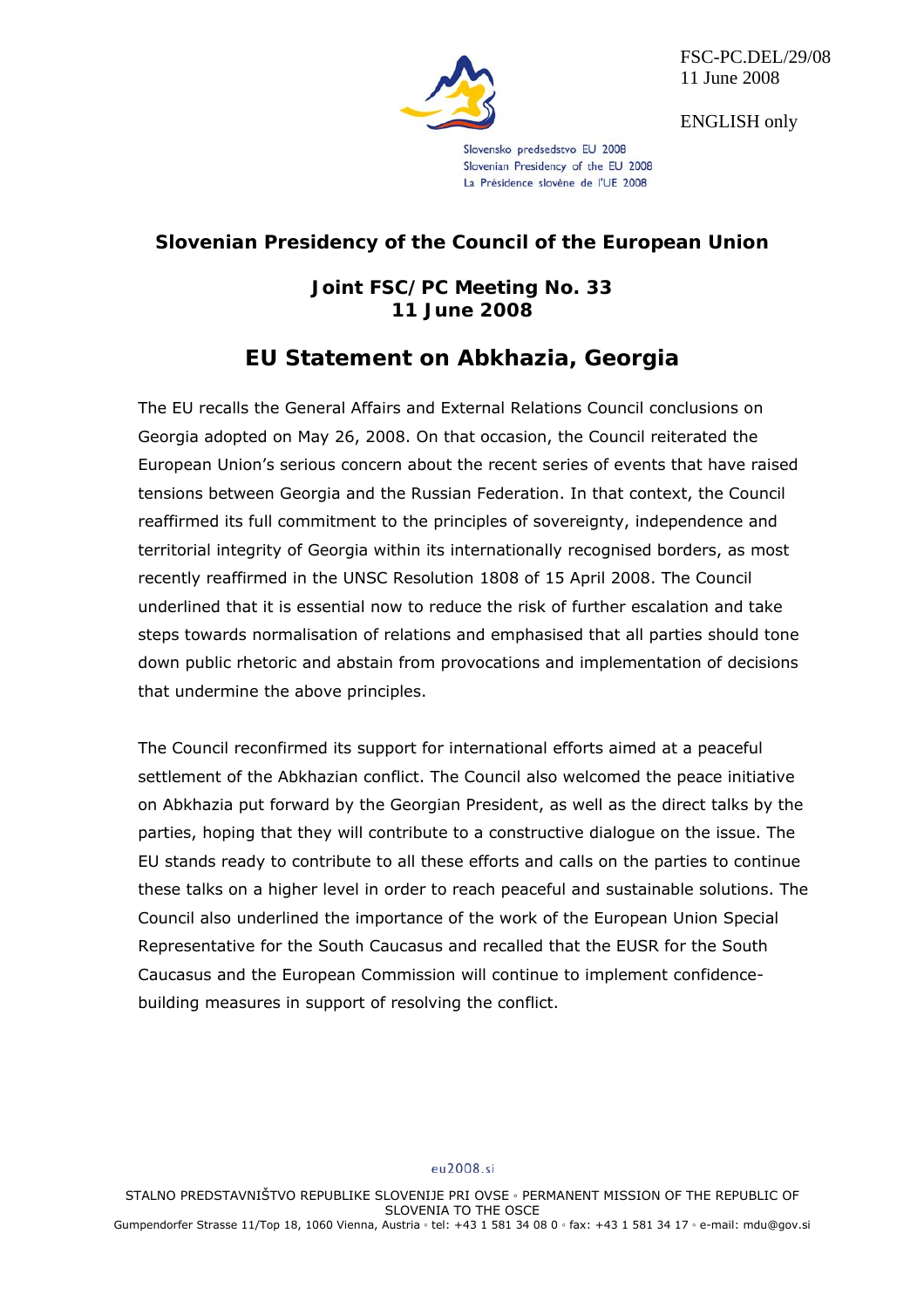

Slovensko predsedstvo EU 2008 Slovenian Presidency of the EU 2008 La Présidence slovène de l'UE 2008

The EU reconfirms the leading role of the United Nations in Abkhazia, Georgia in negotiations aimed at the peaceful resolution of the conflict. We support the efforts of the United Nations Secretary General and his special representative, with the assistance of the United Nations Secretary General's Group of Friends. In addition, we welcome the Chairman-in-Office's efforts to make full use of existing OSCE mechanisms in support of the UN-led peace process. We take this opportunity to emphasise that the procedure laid down in the Vienna Document 1999 continues to be a viable means to provide a framework for assisted dialogue, thus helping to reduce tensions between participating States.

The EU welcomes UNOMIG's timely investigation, which was supported by the EU Satellite Centre, and the issuing of its report on the downing on 20 April of a Georgian unmanned aerial vehicle over Abkhazia, in Georgian airspace, by a Russian fighter. We take note with concern of the report's observations, in particular that enforcement action by third parties, in this case by the Russian Federation, in the zone of conflict is fundamentally inconsistent with the Moscow Agreement and, aside from possible considerations under international law, undercuts the ceasefire and separation of forces regime.

The EU condemns any act which might raise tensions and place at risk the search for a peaceful and sustainable solution to the conflict.

We also take note of UNOMIG's position that the overflight of the zone of conflict by surveillance aircraft constitutes a breach of the Moscow Agreement. We thus welcome Georgia's recent decision to suspend its UAV flights over Abkhazia. In order to meet legitimate security concerns, we believe that UNOMIG's capacity should be reinforced, including by the deployment of unmanned aerial vehicles and artillery radar, as

## eu2008.si